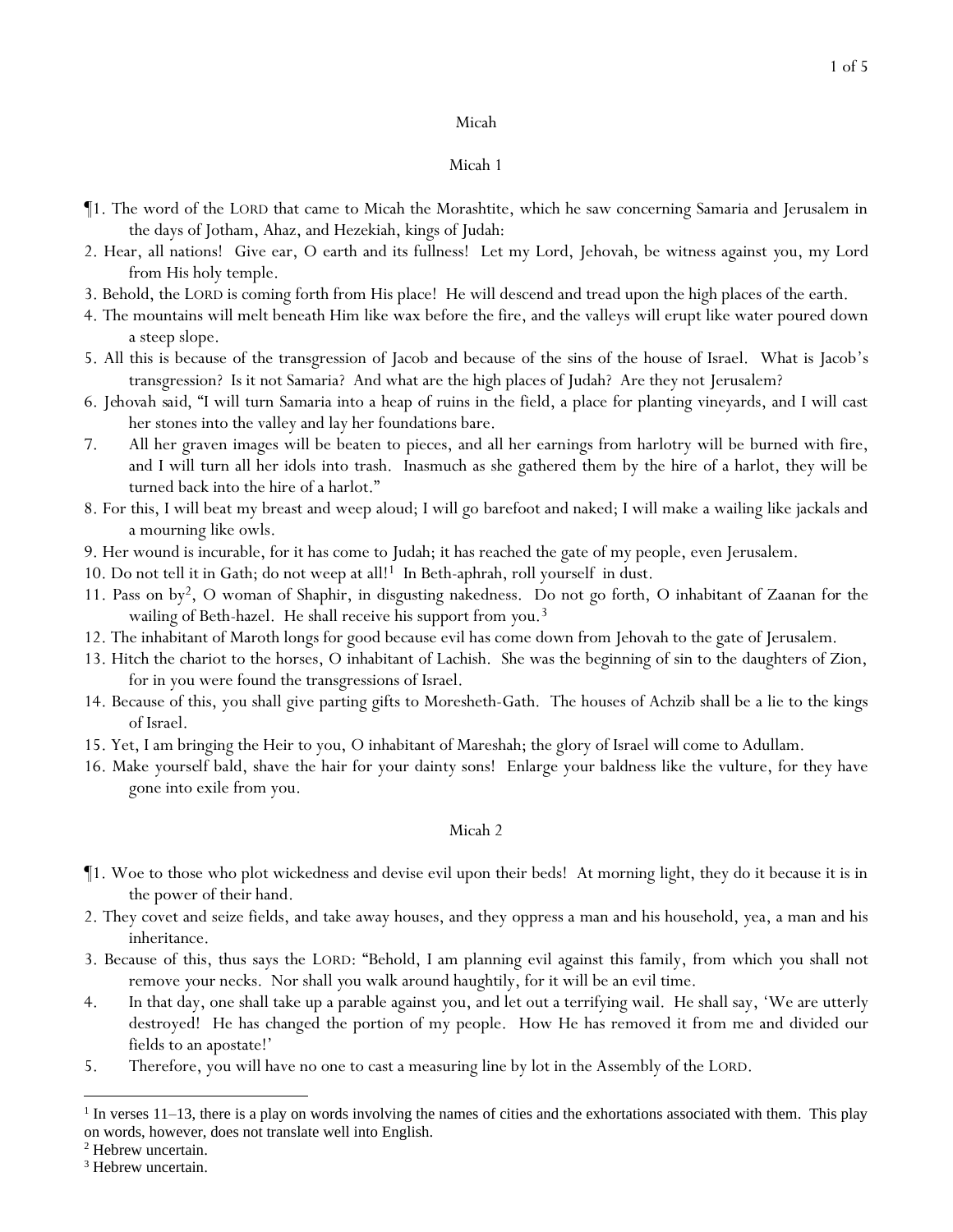- 6. '*Y*ou must not prophesy!' they prophesy. They are not prophesying about these things. It will not turn away reproaches.
- 7. Is it being said, O house of Jacob, 'Isn't the Spirit of the LORD limited if these are His doings?' Do not my words do good to him who walks uprightly?
- 8. Yet, heretofore, my people have risen up like an enemy. *Y*ou strip a cloak from off the garment of the unsuspecting passers-by returning from battle.
- 9. *Y*ou drive the wives among my people out of their pleasant houses; from their children, *y*ou have taken away my glory forever.
- 10. Rise up and leave, for this is not the rest, for it is unclean; it destroys, and it will suffer a grievous destruction.
- 11. If a man walking in the spirit of deception lies *and says*, 'I will prophesy to you for wine and for strong drink,' even he will be a prophet to this people.
- 12. I will surely gather all of you, O Jacob! I will surely assemble the remnant of Israel! I will bring them together like sheep in a fold, like a flock in the middle of its pasture; they will make noise because of *the multitude of* men.
- 13. He who opens the breach has gone up before them. They have breached and passed through the gate, and are gone out by it. And their king shall pass through before them, with Jehovah at their head.

- ¶1. "And I said, 'Hear, I pray you, O heads of Jacob and rulers of the house of Israel! Shouldn't *y*ou know justice,
- 2. *y*ou who hate goodness and love evil, who tear away their skin from them and their flesh from their bones,
- 3. yea, who eat the flesh of my people and rip their skin off them? They break and shatter their bones as something for a pot and as flesh in a caldron.'"
- 4. In time, they will cry out to Jehovah, but He will not answer them. On the contrary, He will hide His face from them in that time because they have made their deeds evil.
- ¶5. Thus says Jehovah concerning the prophets who cause my people to err, who proclaim peace as long as they are eating, but declare holy war against whoever will not put something into their mouths:
- 6. "Because of this, it shall be night unto *y*ou, without vision, and darkness unto *y*ou without communication *from God*. The sun shall go down upon the prophets; even the day shall be dark upon them.
- 7. The seers will be ashamed, and the diviners will blush; they will all cover the lip, for there is no answer from God."
- 8. But as for me, I am full of strength by the Spirit of the LORD, and judgment and might, to declare to Jacob his transgression and to Israel his sin.
- ¶9. So, hear this, O heads of the house of Jacob and rulers of the house of Israel, who abhor justice and pervert everything that is right,
- 10. who build Zion with bloodshed, and Jerusalem with iniquity.
- 11. Her leaders govern for a bribe, and her priests give counsel for pay, and her prophets divine for money; yet, they lean upon the LORD, saying, "Is not Jehovah in our midst? No evil shall befall us."
- 12. Because of this because of *y*ou! Zion will be a plowed field, and Jerusalem will be a heap of ruins, and the mountain of the house, forested high places.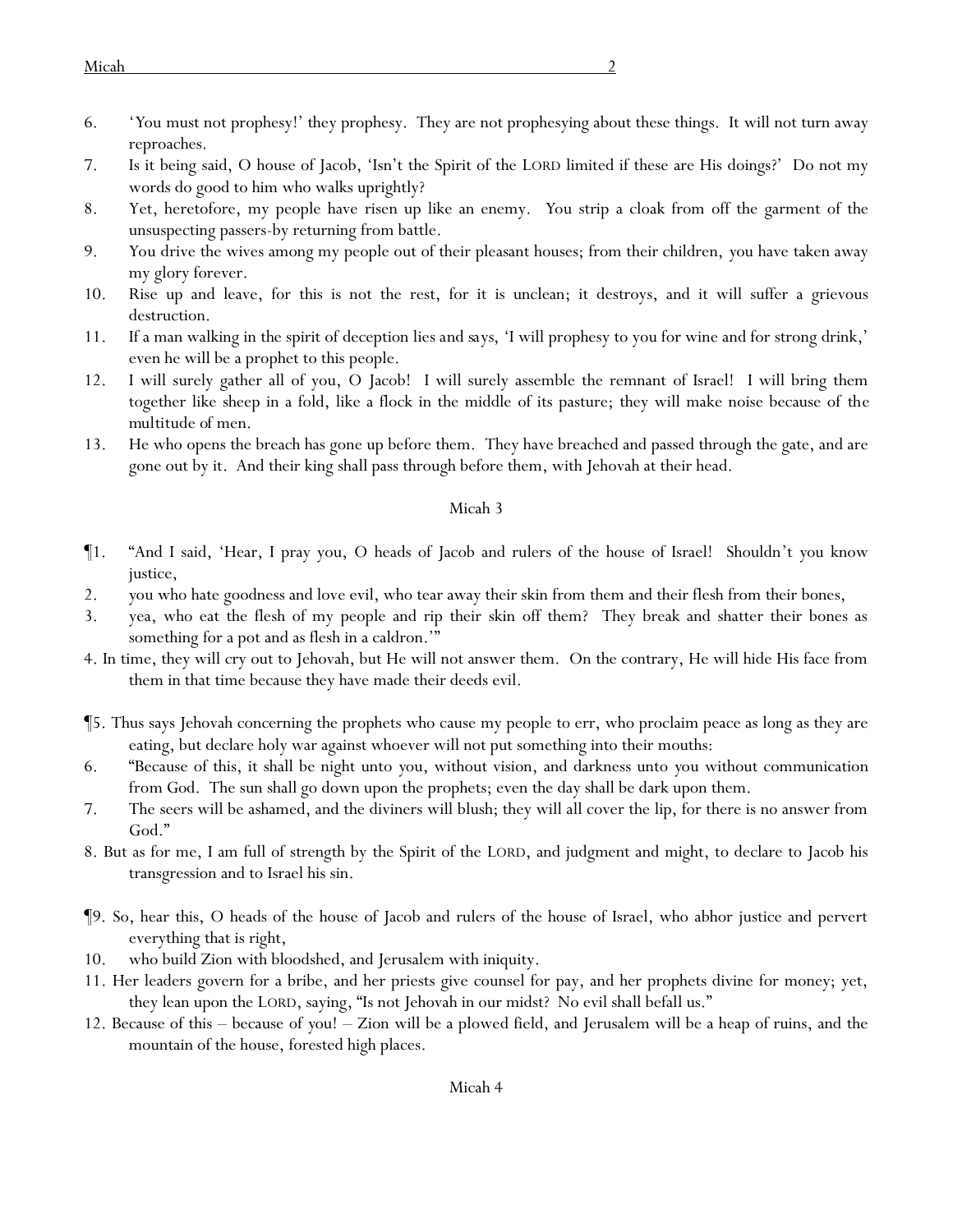- ¶1. But it shall come to pass in the last days that the mountain of the house of the LORD will be established as head of the mountains, and it will be exalted above the hills, and nations will stream to it.
- 2. And many nations will go, and they will say, "Come, and let us go up to the mountain of Jehovah, even to the house of the God of Jacob! And He will teach us His ways, and we will walk in His paths." For from Zion will the law go forth, and the word of the LORD from Jerusalem.
- 3. And He will judge between many nations, and He will reprove mighty nations that are far off, and they will beat their swords into plowshares and their spears into pruning hooks. Nation will not lift up sword against nation; neither will they learn war any more.
- 4. But they will sit, each one, under his vine and under his fig tree, and none will make afraid, for the mouth of the LORD of Hosts has spoken.
- 5. For all the nations will walk, each one, in the name of its god, but we will walk in the name of the LORD our God forever and ever.
- 6. "In that day, says Jehovah, I will gather her who is lame, and gather her who is cast out, even her whom I afflicted,
- 7. and I will transform the lame into a remnant and her who was scattered afar into a mighty nation, and Jehovah will reign over them in Mount Zion from that time and forever."
- ¶8. As for you, O tower of the flock, O fortress of the daughter of Zion, to you it shall come. Yea, the former dominion shall come, a kingdom for the daughter of Jerusalem.
- 9. Why do you now make such a loud cry? Is there no king in you? Has your counsellor perished? Pain has seized you like a woman in labor.
- 10. Like a woman in labor, writhe and burst forth, O daughter of Zion, for you now will go out from the city and dwell in the field! You will go even to Babylon. There, you will be delivered; there, the LORD will redeem you from the hand of your enemies.
- 11. And at that time, many nations will have assembled against you who were saying, "Let her be defiled, and let our eyes look on Zion!"
- 12. But they will not know the LORD's thoughts, and they will not understand His purpose, that He has gathered them like a sheaf to the threshing floor.
- 13. O daughter of Zion, rise and thresh! For I will make your horn iron, and I will make your hooves brass, that you might crush many peoples. And I will devote their unjust gain to the LORD, and their wealth to the Lord of all the earth.

- 1. You are gathering yourself now in divisions, O daughter of division! He has laid siege against us. They shall strike the Judge of Israel upon the cheek with a rod.
- ¶2. But you, Bethlehem Ephrathah, though small among the families of Judah, out of you shall he come forth to me to be Ruler in Israel. Yet, his goings forth are from ancient times, from the days of eternity.
- 3. Because of this, He will give them up until the time when she who is in labor gives birth; then a remnant of his brothers will return to the children of Israel.
- 4. And he will stand and feed *them* by the strength of the LORD, by the majesty of the name of Jehovah his God, and they will dwell securely, for he will then be exalted, even to the ends of the earth.
- 5. And this man will be the peace, O Assyrian, when he enters into our land. And when he marches into our fortresses, we will raise up with him seven shepherds, even eight princely men,
- 6. and they will devastate the land of Assyria with the sword, even the land of Nimrod, with its gates. And he will deliver us from Assyria when he comes into our land and marches into our borders.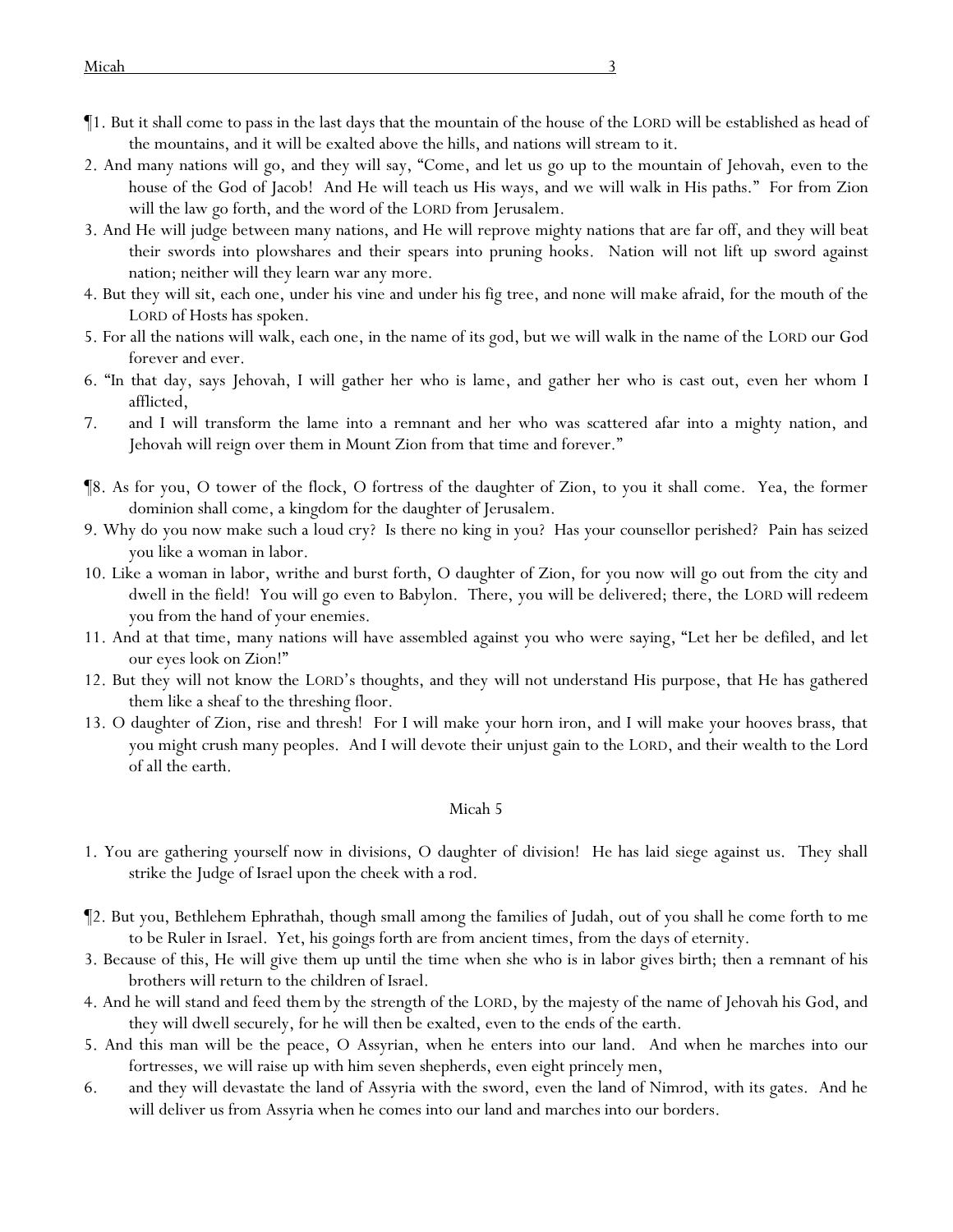- ¶7. And the remnant of Jacob shall be in the midst of many peoples like dew from Jehovah, like showers upon grass, which does not wait for man nor tarry for the children of men.
- 8. The remnant of Jacob shall be among the Gentiles, in the midst of many peoples, like a lion among the forest animals, like a young lion among flocks of sheep, who both tramples and tears when he passes through, and there is no escape.
- 9. May your hand be exalted over your adversaries, and may all your enemies be cut off!
- ¶10. "It shall come to pass in that day, says Jehovah, that I will cut off your horses from your midst and destroy your chariots.
- 11. And I will cut off the cities of your lands, and I will tear down all your fortresses.
- 12. I will also cut off sorceries from you, and you shall no longer have soothsayers.
- 13. And I will cut off your images and your sacred pillars from your midst, and you will never again bow down to a work of your own hands.
- 14. And I will uproot your sacred trees from your midst, and I will destroy your cities.
- 15. And then, in anger and in fury, I will execute vengeance upon the heathen nations who have not obeyed."

- ¶1. Hear, I pray, what Jehovah is saying! "Stand up and plead your case before the mountains, and let the hills hear your voice!"
- 2. Hear Jehovah's case, O mountains and everlasting foundations of earth! For Jehovah has a dispute with His people, and He will plead with Israel:
- 3. "My people! What have I done to you? And how have I wearied you? Testify against me!
- 4. For I brought you up out of the land of Egypt, and I redeemed you from the house of slaves. And I sent Moses, Aaron, and Miriam before you."
- 5. Remember, I pray, O my people, what Balak, King of Moab, devised and how Balaam ben-Beor answered him from Shittim to Gilgal, so that the righteousness of the LORD might be known.
- 6. With what shall I come before Jehovah and bow myself to the most high God? Shall I come before Him with burnt offerings, with year-old calves?
- 7. Will the LORD be pleased with thousands of rams, with myriads of rivers of oil? Shall I give my firstborn *for* my transgression – the fruit of my body *for* the sin of my soul?
- 8. He has shown you, O man, what is good. And what does the LORD require of you but to do justice, and to love mercy, and to walk humbly with your God?
- ¶9. Jehovah's voice calls to the city, and sound wisdom fears your name. Take heed to the rod and to the One who appointed it:
- 10. "Are there yet guilty treasures in the house of the wicked, and a scant ephah measure, which is abominable?
- 11. Shall I count as pure *a city* with rigged scales and with a bag of deceptive weights,
- 12. whose rich men are full of violence and whose inhabitants utter lies, and the tongue in their mouth is deceitful?
- 13. Therefore, I will make *you* sick, striking you with devastation because of your sins.
- 14. You will eat, but you will not be satisfied, and your emptiness<sup>4</sup> will be in your midst. You will turn away, but you shall not escape, and whoever does escape, I will put to the sword.
- 15. You will sow seed, but you will not reap; you will tread olives, but you will not anoint with oil; and you will press must, but you will not drink wine.

<sup>4</sup> Hebrew uncertain.